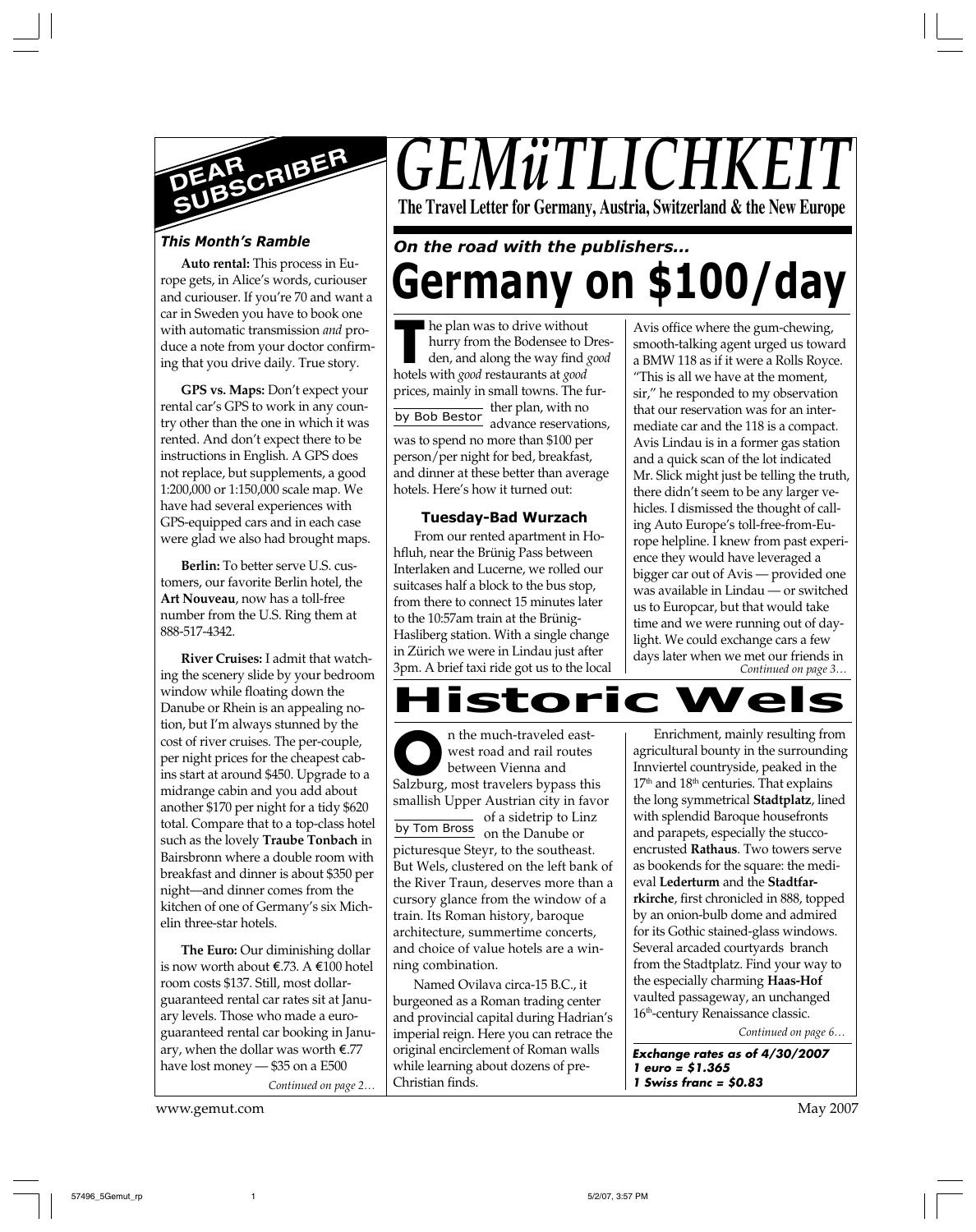#### *DEAR SUBSCRIBER Continued from page 1*

booking. On the other hand, folks who took our advice and booked early in *U.S. dollar-guaranteed* rates haven't lost a penny. An adjustment in dollar rental rates seems imminent, so our advice is to book ASAP.

**Rail:** A frequent question is '1<sup>st</sup>-class or 2nd class?' on European trains. One traveler summed up my own feelings this way; "It's nice to have the peace and quiet of the 1<sup>st</sup> class car. No screaming kids or noisy teens. Many times we had the whole car to ourselves and could really stretch out, take our shoes off, put our feet up, and enjoy the views. Of course if you like the close group culture thing, go with the 2nd class. To us the money was well spent. How often do you get to Europe? Serenity Now!" Well put. I must say, however, that 2nd-class on Germany's ICE trains is amazingly comfortable.

**FF Miles:** Perhaps we who hoard frequent flyer miles should begin to accept the reality that it's getting next to impossible to exchange them for transatlantic business class tickets. I recently spent 90 minutes on Delta's Skymiles website trying to find two seats on **Delta**, or its partner **Air France**, anytime in '07. June through October? No way. November-early December? A handful of dates were offered. The mileage price tag with multiple stops in low season? A mere half a million miles for two persons. One travel-savvy, longtime *Gemütlich-*

*keit* subscriber with "Elite Platinum" status on **American Airlines**, and who spent more than \$60,000 on tickets just to Brussels in '06, had limited success trying to use some of her many miles for business class to Rome. Even though she booked on the very first day award seats were available, she could only get business class one way. American, of course, charged her the full 90,000 miles, even though the return trip was in coach. One American AAdvantage service rep told her she was on a waiting list for business class on the return; another told her American maintains no such waiting list. What chance do the rest of us have when an airline's very best customers can't get what they want many months in advance of their planned vacations?

**Wine:** I'm a fan of the light, red wines of Germany and Switzerland, but they are almost impossible to find in the U.S. Longtime subscriber Nancy Althouse tips us off to Niche Import Co. of New Jersey

(www.ourniche.com), which carries a number of red wines from Baden-Württemburg, including several Spätburgunders (Pinot Noir) and Trollinger, a Württemburg speciality. They also import German chocolates and coffee from Alois Dallmayr.

**Passports:** Need to renew yours? Better hurry. It's taking an average of 10 weeks. You can pay an extra \$60 for "expedited" government service but it still can take as long as four weeks. There are some private companies (www.itseasypassport.com) that can

get it done in one to two weeks for about \$75 (plus, of course, the government's normal \$97 fee). Need a passport immediately? You'll have to use a private firm and it will cost \$175, not including the \$157 government fee for a new adult passport processed by an expeditor.

**Good idea:** At Autobahn rest stops in Germany, it might cost as much as half a euro (68 cents) to use the toilet. Many places, however, will credit that amount to a purchase, such as food or drink, from the station's retail store.

**Film:** A couple of years ago in this column there was a discussion of German-made films, and movies whose stories are set in Germany. Now comes *The Lives of Others*, which won the 2006 Academy Award as the best foreign film. I think it's not the just the year's the best foreign film, but the best film period. Don't settle for a dubbed version, see it with English subtitles.—RHB

#### **Using Gemütlichkeit**

• Hotel prices listed are for one night. Discounts are often available for longer stays.

• All hotel prices include breakfast unless otherwise noted.

 $\bullet$  Local European telephone area codes carry the "0" required for in-country dialing. To phone establishments from outside the country, such as from the USA, do not dial the first "0".

#### **Logging on to Our Website**

Back issues in PDF format from January 1993, except for the most recent 10, are available free to subscribers only at www.gemut.com (click on "Members"). To access the issues, enter the user name and password published in this space each month. The new codes are:

User Name: **drve** Password: **8373**

| $\sum_{\text{N}^{\text{N}}$ on $21, \text{N}$ o. 4 $\text{GEMWTLLICHKEIT}$                                                                                                                                                                                                                                                                                                                                                                                                                             |                                                                      | <b>HOTEL RESTAURANT RATING KEY</b> |                       |                            |                   |
|--------------------------------------------------------------------------------------------------------------------------------------------------------------------------------------------------------------------------------------------------------------------------------------------------------------------------------------------------------------------------------------------------------------------------------------------------------------------------------------------------------|----------------------------------------------------------------------|------------------------------------|-----------------------|----------------------------|-------------------|
| May 2007                                                                                                                                                                                                                                                                                                                                                                                                                                                                                               | The Travel Letter for Germany, Austria, Switzerland & the New Europe | <b>Rating Scale</b>                | <b>Scale</b>          | <b>Restaurant Criteria</b> |                   |
|                                                                                                                                                                                                                                                                                                                                                                                                                                                                                                        |                                                                      | Excellent                          | $16 - 20$             | Food                       | 65%               |
| <b>Publishers:</b>                                                                                                                                                                                                                                                                                                                                                                                                                                                                                     | <b>Robert H. &amp; Elizabeth S. Bestor</b>                           | Above Average                      | $-15$<br>12           | Service                    | 20%               |
| <b>Executive Editor:</b><br><b>Contributors:</b>                                                                                                                                                                                                                                                                                                                                                                                                                                                       | Nikki Goth Itoi<br><b>Tom Bross</b>                                  | Average                            | $8 - 11$              | Atmosphere                 | 15%               |
|                                                                                                                                                                                                                                                                                                                                                                                                                                                                                                        | Lydia Itoi                                                           | Adequate                           | 4 -<br>$\overline{7}$ |                            |                   |
| <b>Consulting Editor:</b>                                                                                                                                                                                                                                                                                                                                                                                                                                                                              | <b>Thomas P. Bestor</b>                                              | Unacceptable                       | $\mathbf{0}$<br>- 3   |                            |                   |
| <b>Online Services:</b>                                                                                                                                                                                                                                                                                                                                                                                                                                                                                | <b>Kurt Steffans</b>                                                 |                                    |                       |                            |                   |
| <b>Subscriber Travel Services:</b><br><b>Andy Bestor, Laura Riedel</b><br>Gemütlichkeit (ISSN 10431756) is published 10 times each year by UpCountry<br>Publishing, 288 Ridge Road, Ashland OR 97520. TOLL FREE: 1-800/521-<br>6722 or 541/488-8462, fax: 541/488-8468, e-mail travel@gemut.com. Web<br>site: www.gemut.com. Subscriptions are \$67 per year for 10 issues. While<br>every effort is made to provide correct information, the publishers can make<br>no guarantees regarding accuracy. |                                                                      | <b>Hotel Rating Criteria</b>       |                       | <b>Value Rating</b>        | <b>Scale</b>      |
|                                                                                                                                                                                                                                                                                                                                                                                                                                                                                                        |                                                                      | People/Service                     | 30%                   | Outstanding Value          | 17 - 20           |
|                                                                                                                                                                                                                                                                                                                                                                                                                                                                                                        |                                                                      | Location/Setting                   | 15%                   | Very Good Value            | - 16<br>12        |
|                                                                                                                                                                                                                                                                                                                                                                                                                                                                                                        |                                                                      | Guestrooms                         | 30%                   | Average Value              | 11<br>9<br>$\sim$ |
|                                                                                                                                                                                                                                                                                                                                                                                                                                                                                                        |                                                                      | Public rooms                       | 5%                    | <b>Below Average Value</b> | $5 - 8$           |
| <b>POSTMASTER: SEND ADDRESS CHANGES TO:</b><br>Gemütlichkeit, 288 Ridge Road., Ashland OR 97520                                                                                                                                                                                                                                                                                                                                                                                                        |                                                                      | Facilities/Restaurant              | 20%                   | A Rip-Off                  | 0<br>4            |
|                                                                                                                                                                                                                                                                                                                                                                                                                                                                                                        |                                                                      |                                    |                       |                            |                   |

Gemütlichkeit 2 May 2007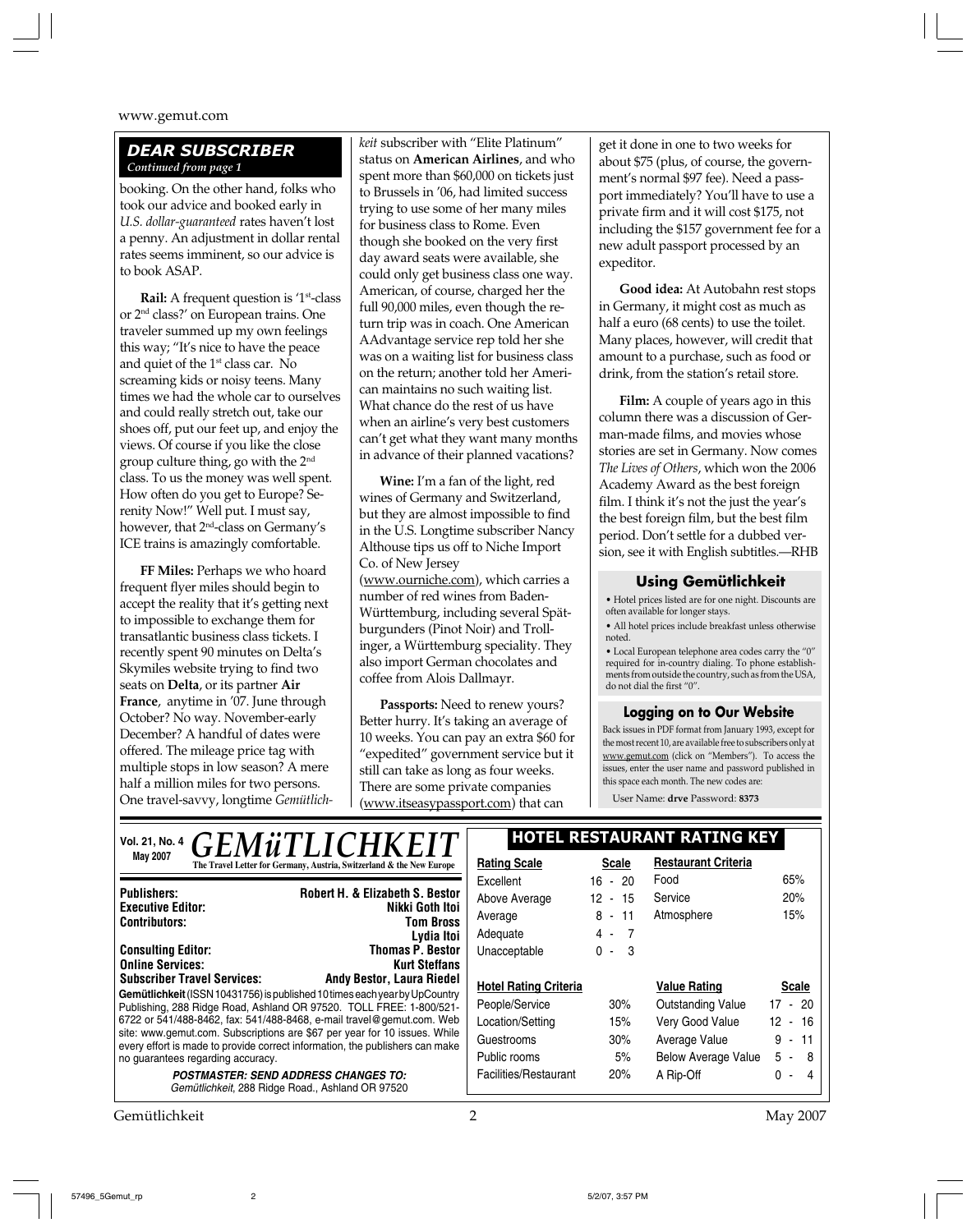#### *\$100 PER DAY Continued from page 1*

Leipzig. For now, the little Beamer would have to do.

Previously, using our U.S. cell phone (99 cents per minute with Cingular's overseas roaming) and the *Michelin Red Guide for Germany*, we had made a reservation from the train at the 18 room **Hotel Adler** in Bad Wurzach, 58 km north of Lindau. The Adler gets both Bib Gourmand ("good food at moderate prices") and Bib Hotel ("good accommodations at moderate prices") ratings from Michelin.

The Beamer's excellent and easy-touse GPS guided us to the Adler's front door in the center of the village. A friendly but preoccupied man, who we later deduced to be the owner-chef, handed us a room key and pointed toward the stairs…all four flights.

The Adler's pride is obviously its sleek, wood-paneled, halogen-lit dining room with snowy tablecloths and gleaming crystal. As to what comes out of the kitchen, "Good food at moderate prices" nails it. Though a nearby table of 30-something French speakers were turning up their noses and sending back dishes, those served to us testified to careful, skillful, and creative preparation. Our man in Bad Wurzach can cook. Triangles of tasty baked *Saibling* (a kind of lake trout) rested on a bed of housemade noodles with leeks. An intensely flavorful reduction sauce raised the stakes on a juicy pork chop *Iberico* (imported from the Iberian peninsula), and a side of creamy polenta was swirled with bits of truffle. Main dishes range from about  $\epsilon$ 14 to  $\epsilon$ 17. A crisp mixed salad cost a mere E3.8 and half a liter of local Spätburgunder was  $\epsilon$ 9. A shared boat of vanilla ice cream came generously doused with a lovely hot, sweet/sour raspberry sauce.

The double room was  $\epsilon$ 78 and the dinner, without beverages, E45, for a total of about \$166, well under our \$200 limit.

Though the room was in need of new carpeting and there is no elevator, the Adler's accommodations offer good value. The restaurant, however, is the real attraction.

Bad Wurzach is best reached by car as the nearest rail station is 20 minutes by bus.

**Contact:** Hotel Adler, Schloss Strasse 8, Bad Wurzach, D-88410, tel. +49/07564/ 93030, fax 930340, <u>b.gut@t-online.de</u>, www.hotel-adler-bad-wurzach.de Daily Rates: Singles €47, doubles €78 Longer stays/weekends are discounted. **Rating:** QUALITY 10/20, VALUE 15/20 **Restaurant:** QUALITY 17/20, VALUE 18/20

#### **Wednesday-Waging am See**

Again using Michelin, we ferreted out another "double-Bibber," this one in the town of Waging am See— the "See" being the Chiemsee, east and a little south of Munich. We dawdled along backroads and took five hours from Bad Wurzach instead of the three it would have had we used the Autobahn.

Unmistakenly Bavarian, the **Landhaus Tanner** sits in a meadow on the edge of town and, at three stories tall, looks bigger than its seven guestrooms would suggest. The welcome was warm and we were soon ensconced in a lovely corner room (Number Seven) with slanting beamed ceilings, blonde wood trim, and separate sitting area with couch and easy chair upholstered in bright, primary colors. There is a balcony and a large, well-lit, all-tile bathroom featuring a spacious, glassed-in shower. Some hotels would call this a junior suite and at E88 it's a great bargain.

The high-ceilinged dining room glows with modern Bavarian charm. There are plank floors, light wood paneling, banquets lined with checkerboard padding and pillows, and the usual country knickknacks. Franz Tanner, the young chef-major domo, is apparently building a following. Nearly every table was occupied on this Wednesday night, mostly by a stylish under-50 crowd.

Though the food fell short of the previous night's creative excellence, dinner was a pleasant and satisfying experience. The dishes were straightforward and familiar but well prepared. Rich, buttery calves liver  $(€16)$  served over chard, with bite-size chunks of sautéed leeks and au gratin potatoes, and first-rate rack of medium-rare, herb-crusted lamb (E24) were all stellar.

Without beverages (two of which were big glasses of a wonderfully intense Spätburgunder, E7.2) the dinner came to E53, making our room, dinner, breakfast total about \$190. Breakfast, by the way, was a superb layout that included eggs to order.

We put Landhaus Tanner in the "find" category. It is suitable for longer stays and would make a convenient and comfortable east Bavarian headquarters. Waging is directly on the Chiemsee. Salzburg, Berchtesgaden and Bad Reichenhall are all within a 40 minute drive, as are a dozen golf courses. Munich is less than two hours by rail, and Salzburg about 50 minutes, both via Traunstein.

**Contact:** Landhaus Tanner, Aglassing 1, Waging am See, D-83329, tel. +49/ 08681/6975 0, fax 6975 49, office@landhaustanner.de, www.landhaustanner.de. **Daily Rates:** Singles E65-75, doubles E85-95, apartments (breakfast not included) E78-93 **Rating:** QUALITY 16/20, VALUE 18/20 **Restaurant:** QUALITY 15/20, VALUE 16/20

#### **Thursday-Grafenau**

At breakfast, the decision was made to veer northeast into the Bayerischerwald (Bavarian Forest) near the Czech border. First, however, came a twohour stop for a walk around Burghausen, a charming town on the Salzach river straight north of Salzburg, but still in Germany. Looming above the town is Burghausen fortress which runs along a bluff for half a mile, the longest citadel in all of Europe. Perhaps its offthe-beaten-track location explains why the town attracts so few English-speaking visitors.

Then it was north across the Danube, mostly over backroads, into the Bayrischerwald to our destination, Grafenau, and the **Hotel Säumerhof**.

Located in a residential neighborhood, the 10-room Säumerhof is undoubtedly a product of the hit and miss 50s-60s-70s post-war construction period — and not much has been done since. It is not an attractive building. Inside, however, an urbane, welldressed, 60-ish, woman extended a friendly welcome, then personally es-

Gemütlichkeit 3 May 2007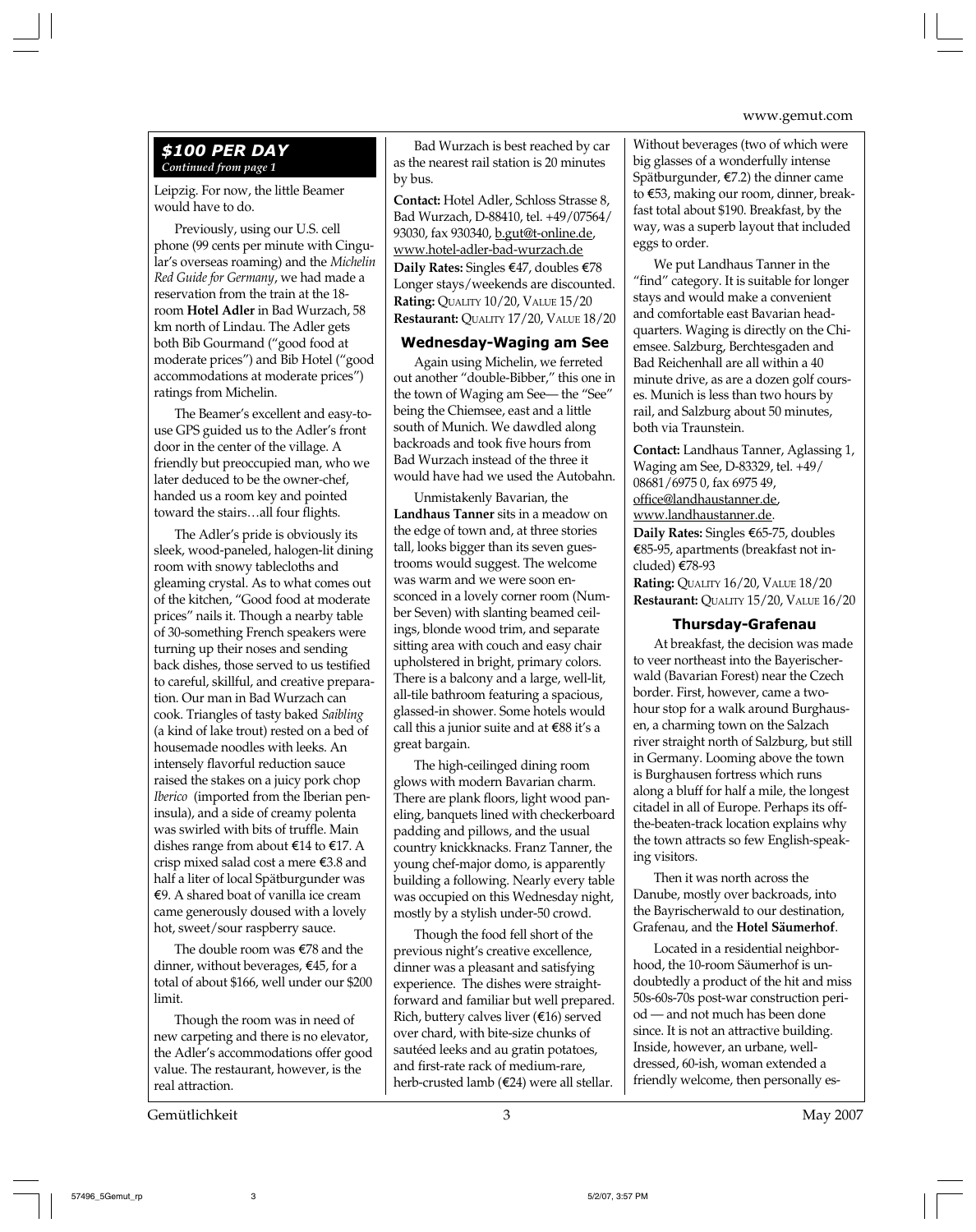corted us to a two-room suite — obviously an upgrade from the double room we had reserved by phone earlier in the day. Later, she would graciously bring us dinner in the rather formal dining room. Our room/suite, a throwback to the 70s in style and furnishings, came equipped with more than we needed for our one-night stay, including a stereo with a rack of CDs. The TV, however, had no English channels.

Except for one other couple, we were alone at dinner in the eerily silent, carpeted dining room. But they were soon gone and we were left to whisper alone among the potted shrubbery. Fortunately, our host Frau Endl (Herr Endl is the cook), was talkative and accommodating. For example, she recommended a specific German red wine but when we said only a half bottle, she opened a full one and charged us half price. And, even though *Vanilla Eis mit Schokolade* isn't on the menu, she had Herr Endl melt a bar of chocolate to pour over ice cream. Delicious.

Unfortunately, your reviewers didn't see eye to eye on the food. There was no argument about the *amusebouche*, a generous dollop of subtly smoked trout mousse on a bed of marinated beetroot. It was a clear winner, no argument. Same for small bowls of leek soup liberally laced with butter and thick cream. But Liz's venison —sautéed pink strips served on a slightly sweet green peppercorn sauce —lacked the characteristic "wild" taste she prefers. On the other hand, my filet of *Zander* (pike-perch) at €17 was the best single plate of food in a four-week trip. A three-quarter inch high triangle of the meaty *Zander* was likely first sautéed, finished in the oven, and then served perfectly moist on a bed of handmade, squid-in-its-ink pasta. Under a sprightly dressing of white wine, vermouth, fresh lemon juice, and chopped shallots, the dish flirted with greatness.

Breakfast (excellent: eggs to order, fresh orange juice) in the dining room bolstered our surmise that we may have been the hotel's only guests.

Without beverages, dinner was  $\epsilon$ 62 and the room cost  $\text{\textsterling}83$  for a total of  $\text{\textsterling}145$ or about \$196.

Epilogue: With its 2007 Red Guide,

Gemütlichkeit 4 May 2007

Michelin cruelly withdrew Säumerhof's "Bib Gourmand" designation. That may be less about the food (Michelin's decision had already been made at the time of our visit in December) and more a reflection of the hotel's general need for refurbishment. All is clean and tidy, and we were certainly well cared for, but there is a distinct air of faded glory. While the physical aspects of this hotel are only adequate, the more important "people" component is well above average. We recommend it —especially the *Filet vom Zander*.

**Contact:** Hotel Säumerhof, Steinberg 32, D-94481 Grafenau, tel. +49/085 52/40 899-0, saeumerhof@t-online.de, www.saeumerhof.de. Grafenau is not serviced by rail. **Daily Rates:** Singles E38-50, doubles E59-100. A four-night package includes room, breakfast and four, three- course dinners for E219 per person. **Rating:** QUALITY 10/20, VALUE 14/20 **Restaurant:** QUALITY 15/20, VALUE 16/20

#### **Friday-Bad Berneck**

The journey north continued. We settled on the town of Bad Berneck, 15 km north of Bayreuth, and its 29-room **Hotel Lindenmühle**, a Michelin "Bib Hotel." First, though, was a stop in Bodenmais, at the foot of the Grosser Arber, the Bayerischerwald's highest point (4,777 feet). Daytrips to Prague leave the town center at 7:30am and include lunch for E28. Bodenmais is famous for its crystal and glassware, but our interest was to determine if the **Hotel Adam-Bräu** is still recommendable. The Adam is a Brauereigasthof, a hotel that also brews beer. Probably the best-known establishment in this category is the **Brauereigasthof Aying**, in the town of Aying east of Munich.

A 20-minute tour of the Adam's guestrooms and public spaces demonstrated the vitality of a successful business. Since our last visit, guestrooms have been added, restaurants enlarged, and new, rather extensive, wellness facilities built. Though a bit kitschy, and a couple of steps below luxury, the Adam is worthy of our recommendation, especially given the prices. A spacious double room with breakfast *and* dinner is E112. (Contact: Bahnhofstr. 51- 53, D-94249, Bodenmais, tel. +49/

09924/94000, fax 9400 100, hotel@adambraeu.de, wwww.adam-braeu.de)

Bad Berneck follows the Weisser Main river as it winds through a steep ravine. At the end of the town's main street sits the three-star, Hotel Hartls Lindenmühle, in a handsome, fourstory, dull red building with white shuttered windows. Multicolored floor tiles in the open, airy reception area belie the stiffer, more traditional exterior. Among the advantages bestowed by buildings of this vintage are wide hallways and the high ceiling we found in our spacious double room. The hotel's free wireless Internet access provided a chance to catch up on emails.

Gastronomically, the Lindenmühle was a step down in both price and quality from the cuisine of the past three nights. After being assured by the front desk that reservations were not needed, we were lucky to get the last table on a busy, noisy night. At E11.50, a juicy, figstuffed chicken breast on basil noodles, accompanied by crisp, flavorful sautéed vegetables — carrots, fennel and zucchini, took top honors. Less successful was a rather flat tasting Barbarie (Moscovy, female) duck breast  $(€16)$  with tiny gnocchi in tomato sauce. A fine local Franconian beer, Zwickl, was delivered in a ceramic mug.

With dinner at E37, sans beverages, and the room at  $\epsilon$ 84, the total of \$163 was well under our \$200 per day goal.

While we wouldn't recommend making a special journey, or even a detour, the Lindemühle is a better than adequate option if one happens to be in the region. The food was acceptable, the service friendly and helpful, and room Number 103 above average. Though the shower was a hand-held device over the tub, with just a partial glass panel to keep the splash under control, there were compensations; wireless Internet and a TV with a large screen.

**Contact:** Hotel Hartls Lindenmühle, Kolonnadenweg 1, D-95460 Bad Berneck, tel. +49/09273/500 650, fax 500 65 15, info@lindenmuehle.de, www.lindenmuehle.de No rail service. **Daily Rates:** Singles E59-69, doubles E89-99 **Rating:** QUALITY 12/20, VALUE 15/20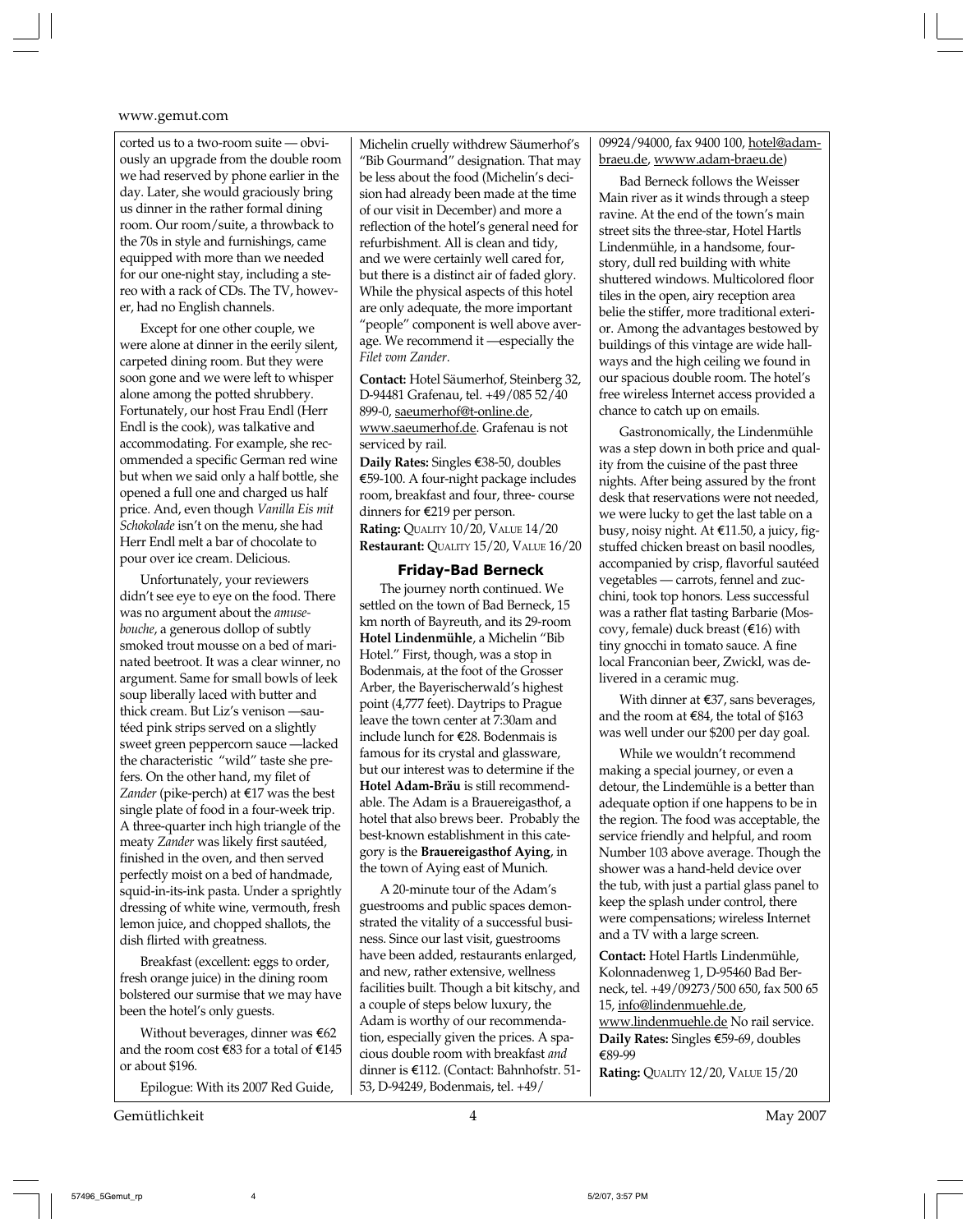#### **Restaurant:** QUALITY 11/20, VALUE 14/20

#### **Saturday-Hartenstein**

This day's drive took us through some of the most depressed areas of the former East Germany. Along the Czech border, inhabitants of towns such as Klingenthal are poorly dressed and seem undernourished. Though nearly all the main roads seem to have been resurfaced, most dwellings are shabby and many derelict buildings remain. In one village, we visited a sad little Christmas market where booths selling pajamas and bras hung them as decorations.

Our destination, however, was an upscale oasis in this desert of high unemployment. The **Romantik Hotel Jagdhaus Waldidyll**, in the countryside, near Hartenstein (about 20 miles southwest of Chemnitz) attracted us with its Michelin "Bib Gourmand" and "Red" (pleasant hotel) designations. Unfortunately, except for two suites at E159 each, it was fully booked. Nonetheless, we decided to live a little. After all, the \$200 thing was only a guideline.

A former hunting lodge, the building was converted a few years ago obviously at huge expense — into a 28 room hotel. The forest setting, steep, gabled roof, and stone façade lend Waldidyll a fairy-tale atmosphere. The impressive structure is approached via a long private driveway, putting one in mind of an exclusive country estate. But five-star it is not, so we carried our own luggage up the stone stairway to reception where we were welcomed pleasantly and efficiently but with little warmth. An elevator took us to the top floor and the rather small suite, Number 301. Regardless of size, these were the most opulent accommodations of the trip—fine, smooth bed linens, topquality sofa and chairs, and a marbletiled bathroom with gold swans spouting water into the huge tub.

When making our room reservation by phone we had inquired about dinner and the availability of a table. No problem. So promptly at 8pm we stepped through a door marked "Restaurant" into a wonderfully inviting space of richly-paneled walls and huge, gleaming carriage lanterns—but no empty tables. Our presence immediately attracted puzzled looks from the waitstaff. Something was amiss. Seconds later, a frazzled, embarrassed front desk functionary rushed through the door behind us and quickly directed us to a kind of overflow dining room. A meeting room, in fact. The menu prices were the same, however. Not a big deal, we came for the food.

For a time it seemed we might be in for a good, perhaps even memorable, dinner. Alas, what we were in for was little more than heavy, highly-salted beer hall fare eaten with expensive flatware on fine china and linens. The lone redeeming dish was *Oma's Kartoffelsuppe* (E3.5), a hearty, creamy, intense, smoky, marvel made remarkable by a liberal infusion of tiny, only-in-Germany, Bratwurst slices. The soup was preceded by an insufficiently tossed, multilettuce salad ( $E16$  for two) heavy with pumpkin seed oil and oil-soaked croutons. Between courses toast rounds were spread with salty, bacony Schmalz. We should have quit right there. By the time the main courses arrived, the needle on the rich-heavysalty meter was well into the red zone. An attempt to revisit my extraordinary *Zanderfilet* experience of two nights ago was a mistake. The Waldidyll version (E17.50) was leaden, oily and, above all, salty. *Erzgebirgische Rinderoulade in Schalottensosse* (E13), stuffed with artichoke hearts (there were also artichoke hearts in the *Zanderfilet* dish, hmmm), had all the flair of Tuesday night pot roast. And did I mention salt? Accompanying *Apfel Rotkohl* was tasty enough but hardly imaginative. Like parakeets in a mine, hotels and restaurants transmit distinct signals when things aren't right. The salad, obviously done in a hurried, slap-dash manner, was an early warning, but the clincher came at end of the meal. You've seen those tiny, crisp, rolled-up waffles stuck into ice cream desserts? Waldidyll's were dead stale, almost doughy. Quality control is clearly a concept with which the kitchen is not familiar.

Without beverages, we paid  $E$ 52. The suite ( $\epsilon$ 159) brought the total for room, breakfast (in the main dining room, finally), and dinner to \$286, well beyond the \$200 goal.

I hesitate to heavily criticize Wal-

didyll based on a single overnight. Still, a lot of parakeets died: the cool reception, no help with luggage (the hotel *does* refer to itself as four-star), the table reservation mix-up ("yes, sir, we'd love to have you join us for dinner but the only seating available is in our XYZ room"), and, of course, the miserable dinner.

This is a gorgeous property, and perhaps we caught it on a bad day. However, those little waffle things indicate otherwise.

**Contact:** Romantik Hotel Jagdhaus Waldidyll, Talstr. D-08118, Hartenstein, tel.+49/037605/84-0, fax 37605 84444, waldidyll@romantikhotels.com, www.romantikhotel-waldidyll.de. Not convenient for rail travelers.

**Daily Prices:** Singles €80-92, doubles E112-132, suites E153-195 **Rating:** QUALITY 14/20, VALUE 14/20 **Restaurant:** QUALITY 7/20, VALUE 7/20

#### **Sunday-Dresden**

Anxious to get the Waldidyll in our rearview mirror, we raced through breakfast and pointed the Beamer toward Seiffen, a town that lives on the manufacture and sale of Christmas decorations. From the car, we phoned

**Key Websites for the Traveler**

**• www.gemut.com** Gateway site for travelers to Germanic Europe, including car rental, rail passes, hotel bookings, traveler feedback, travel tips, and past issues (free access to back issues for subscribers; see log-on info on page 2).

**• www.viamichelin.com** The Michelin database of hotels and restaurants, plus great interactive trip planning tools.

**• www.travelessentials.com** Guidebooks, maps, travel accessories, luggage, all at 10 percent off for subscribers. Use discount code gemut2006. **• www.webflyer.com** Informative frequent-flyer

forums make this a must for air travelers. **• bahn.hafas.de/bin/query.exe/en** German rail

website, with train schedules throughout Europe, as well as Germany.

**• www.sbb.ch/index\_e.htm** Swiss and European rail schedules.

**• www.ski-europe.com** Top Web resource for skiers with much data on Alpine resorts.

**• www.myswitzerland.com** Website of Switzerland's national tourist authority.

**• www.germany-tourism.de** Germany's national tourist authority.

**• www.austria.info/us** Austria's national tourist authority.

**• www.historicgermany.com** Website for an alliance of historic German cities.

**• www.thetravelinsider.info** Info on electronic devices used by travelers — cell phones, computers, etc.

Gemütlichkeit 5 May 2007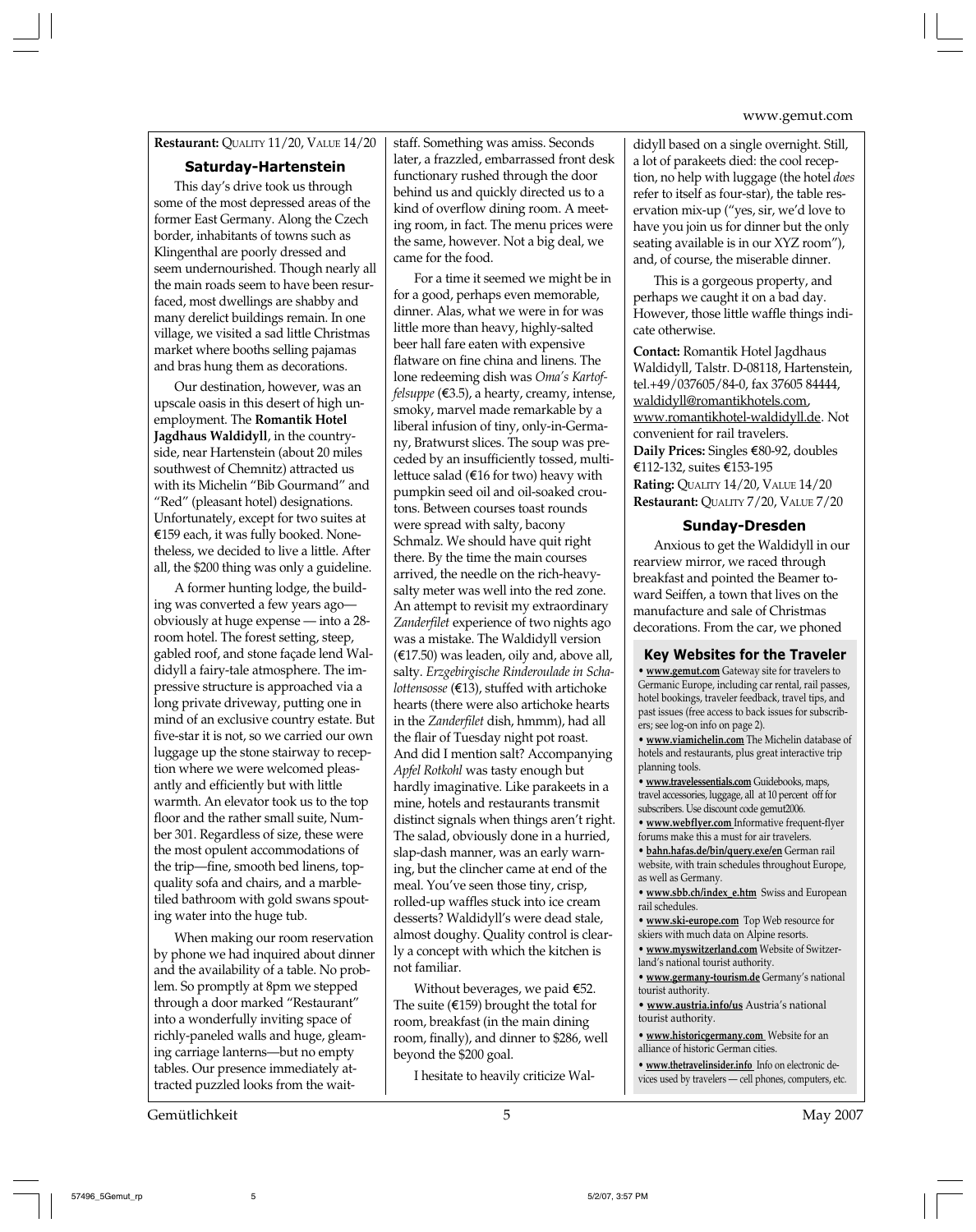#### for a room at Dresden's **Hotel Martha Hospiz**, E110.

Nearing Seiffen, it became clear we were not alone in wanting to visit the former East Germany's Christmas mecca. In fact, far from the village center, *polizei* diverted traffic down a side road where one paid  $€4$  to park about a mile from town. We joined a thick stream of bundled-up pedestrians trudging along the roadside into a stiff, icy breeze*.* The wind pelted us with shards of ice dislodged from tree limbs above. We had all chosen to visit on the Sunday morning of the first weekend of the Seiffen Christmas Market. Streets and shops were packed. In one of several small factories we saw nutcracker soldiers being painted by hand and women carefully carving little wooden Christmas trees. Candle-arches, the principal item for sale throughout the town, were priced from a few euros to more than E8,000. A band played and dozens of booths along the meandering main street hawked Glühwein, wurst, and, of course, Christmas decorations. On a warmer day a visit to the Toy Museum and the Erzgebirge Open Air Museum would have been in order, but given the chilly wind, and the sameness of the merchandise, an hour was enough.

Martians couldn't have attracted more curious glances than we did during a quick lunch stop at a small gasthof on the road to Dresden. Deep in the former East Germany, English-speaking tourists are still a novelty.

The GPS did its stuff again and before sundown the Beamer was parked in a lot ( $\epsilon$ 5 per day for hotel guests) half a block from Martha Hospiz, a comfortable, friendly, urban hotel on the north bank of the Elbe, in a neighborhood of good shops and restaurants, about a 15 minute walk from the center.

Since Martha Hospiz has no restaurant, it technically doesn't belong in this story. However, we're pairing it with a simple trattoria, about two blocks from the hotel. Initial impressions of **Casa Grecolatino** (Königstrasse 9, tel. +49/ 0351/8033123) are likely to trigger thoughts of "chain" and "pizza." For sure, it serves pizza, and certainly it is chain-like, with young, inexperienced servers, a youthful clientele, gaudy

Gemütlichkeit 6 May 2007

décor, and a warren of dining rooms. But Scaloppine Limone (E13.5) and Spaghetti Carbonara (E7.8) were simply delicious, the kind of pasta dishes one hopes for but seldom finds. This is not fine dining, just good food. Salad, pasta, and dessert for two cost E32.3. Add a hotel bill of E110 and our breakfast, dinner, and hotel total was \$192.

**Contact:** Martha Hospiz, Nieritzstrasse 11, D-01097, Dresden, tel. +49/0351/ 81760, fax 8176222, marthahospiz.dresden@vch.de,

# marthahospiz.dresden.vch.de

**Daily Prices:** Singles E77-90, doubles E113-121

**Rating:** QUALITY 14/20, VALUE 16/20

#### Summing Up

Over six days and six nights, we ate well and slept in rooms that ranged from good to excellent. The only real disappointment was the food at Waldidyll. The best overall meal was Hotel Adler in Bad Wurzach, the best dinner atmosphere at Landhaus Tanner, and, of course, I shall never forget the *Zanderfilet* at Säumerhof in Grafenau. The best room was at Waldidyll, but if I had to choose one of the six hotels for a weeklong stay, it would be the Landhaus Tanner. If I had to dine in one of the six restaurants every night for a week, it would be the Adler.

In addition to the six-night total of \$1193 for room, dinner, and breakfast we drove some 750 kilometers and spent about \$95 on gas. Only once did we have to pay to park, and that was E5 in Dresden. Lunch for us is a light meal, so figure another \$125 there. The quantity of wine and beer consumed is privileged information, but jot down another \$30 per day for beverages, including tea, coffee, mineral water, and sodas. The total cost for a pleasant, unhurried, sojourn through the German countryside was about \$1600. Of course, it can be done much less expensively; but remember, except for the last night in Dresden, we ate in restaurants that take themselves very seriously. And there are many hotels in these same towns where perfectly acceptable accommodations, with private bath facilities, are available in the €45 to €65 range. M

#### *HISTORIC WELS Continued from page 1*

Closer to the Traun's banks (muchused by bikers, skaters, and joggers), rock-solid **Burg Wels** is now a local history museum, art gallery, and music conservatory. Audiences gather for summer concerts on the castle courtyard.

For a proper appreciation of ancient Roman influences on local culture and commerce, spend some time at the excellent **Archaeological Museum**, which fills a former Minorite monastery and includes excavations beneath a frescoed Franciscan church that adjoins this strikingly designed complex and is centrally located, overlooking Minoritenplatz.

#### *Excursion to Kremsmünster*

Dipping and rising by way of hilly terrain extending 18 km/11 miles south from Wels, farmland roads reach **Kremsmünster Abbey**, a Benedictine monastery founded in 777, then expanded to colossal Baroque dimensions through the  $17<sup>th</sup>$  and  $18<sup>th</sup>$  centuries. Now it's a UNESCO World Heritage Site. Portraits of Holy Roman Emperors adorn the Kaisersaal; more than 140,000 rare volumes fill the library galleries. All that plus the abbey's eclectic collection of great paintings (among them: Jan Breughel the Elder's *Four Elements*) and ecclesiastical treasures epitomizing the achievements of goldsmiths and silversmiths. Sizeable wine cellars are on the premises, too. (For more on the Abbey and Kremsmünster log-in as a subscriber and see our April '05 issue online at www.gemut.com)

#### **Wels Hotels**

#### Hotel Hauser

Quietly situated on an auto-free pedestrian corridor, the recently renovated Hauser gets high marks for its central location, four-star comfort, and overall stylishness. The reception area adjoins a carpeted lounge featuring a wood-burning fireplace and shelves of books, along with Edi's Bar and its white piano. Modern art is plentiful throughout. Big double windows brighten each of 42 guestrooms; plain pine floors complement Philippe Starck-designed furnishings, textiles, and Euro-modern bathroom fixtures.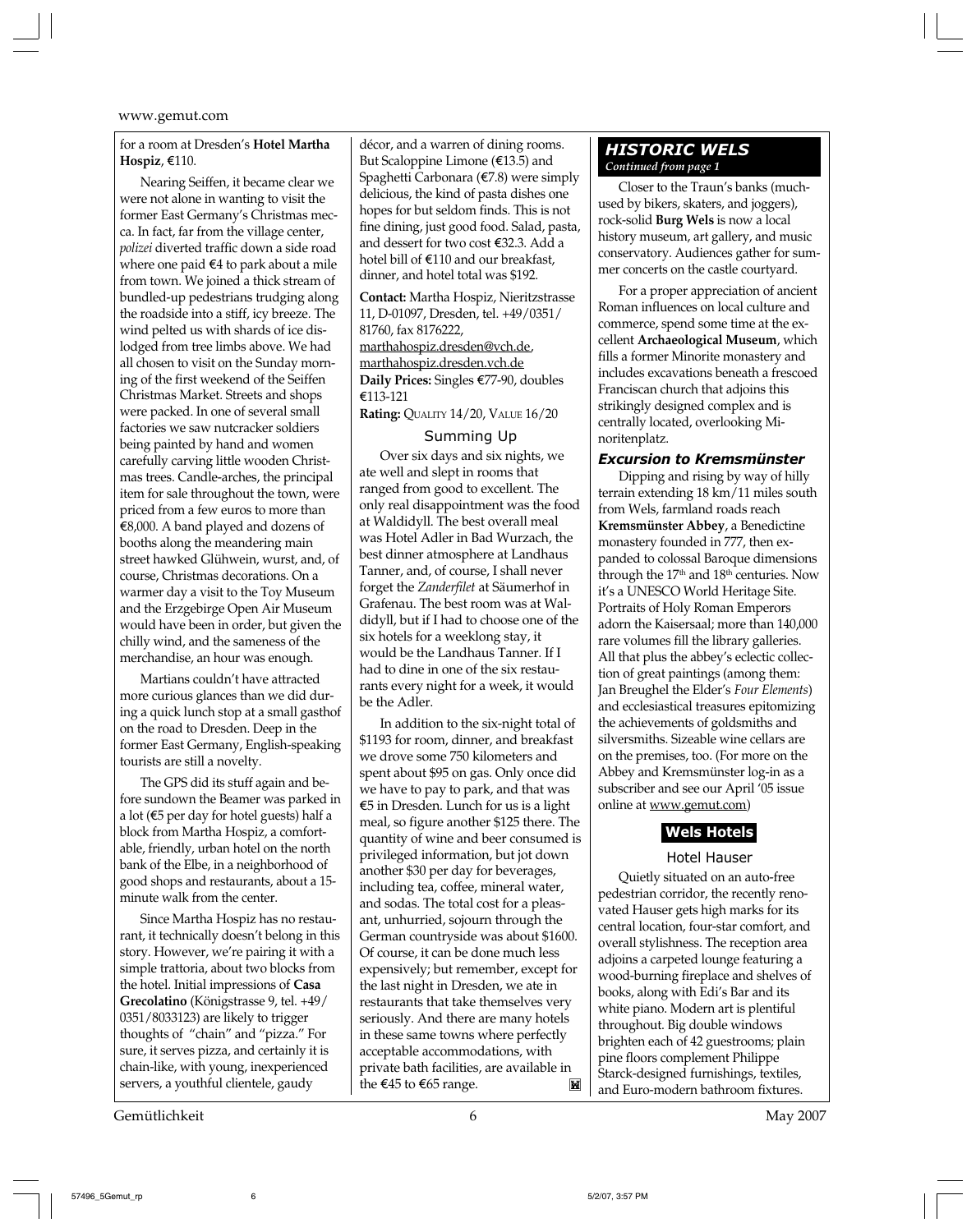Guests can surf channels on a pair of flat-screen Samsung TVs—wall-mounted in both bedroom and bathroom. They also have access to a sun terrace as well as sauna and fitness amenities. **Daily Rates:** Singles €79-99, doubles ¤106-126

**Contact:** Hotel Hauser, Bäckergasse 7, 4600 Wels, tel. +43/7242/45409, fax 45409 45, office@hotelhauser.com, www.hotelhauser.com **Rating:** QUALITY 17/20, VALUE 17/20

## Kremsmünstererhof

The 15th-century yellow façade with white window trimmings harmonizes with the Stadtplatz's fine ensemble of Baroque buildings. Suiting the style, moreover, is this threestar hotel's massively lavish, heraldic portal. An arcaded inner courtyard becomes a convivial *Gastgarten* during warm-weather periods, and the vaulted-ceiling in the *Caféhaus* adds a dash of Viennese flair. The 60 guestrooms are nothing fancy, but all come with TV, telephone, bath/ shower, and outside views.

Daily Rates: Singles €40-48, doubles ¤60-68

**Contact:** Kremsmünsterehof, Stadtplatz 62-63, A-4600 Wels, tel. +43/7242/466 23, fax 466 2344, kremsmuensterhof@liwest.at **Rating:** QUALITY 14/20, VALUE 16/20

#### Hotel Greif

Seen head-on from broad Kaiser-Josef Platz, the century-old four-story "Griffin" looks timeworn and undeserving of its four-star ranking. Looks are deceiving in this case, for interiors reveal sedate Old World panache. Each of the 78 refurbished guestrooms meets contemporary travelers' demands with anti-allergenic mattresses, speedy Internet hookup, telephone, TV, minibar, and espresso-maker. Downstairs lounge and restaurant tend toward outdated stuffiness, although the staff is perky and attentive. The Greif's supersized grand ballroom turns into a *Theatersaal* for full-scale operatic productions during the city's annual Richard Wagner Festival.

Daily Rates: Singles €59-85, doubles ¤83-125

**Contact**: Hotel Greif, Kaiser-Josef-Platz 50-51, 4600 Wels, tel. +43/7242/45361/

Gemütlichkeit 7 May 2007

#### **Wels Basics**

**Population:** 56,478

**Elevation:** 317 meters (1,040 ft)

**Visitor information:** Tourismusverband Wels, Kaiser-Josef-Platz 22, A-4600 Wels, tel. +43/0/7242/434/95, fax 479/04, office@tourism-wels.at, www.wels.at/ tourismus

#### **Driving Distances:**

| 214 km/134 miles                     |
|--------------------------------------|
| $113 \text{ km}/71 \text{ miles}$    |
| $204 \text{ km} / 128 \text{ miles}$ |
| $288 \text{ km} / 180 \text{ miles}$ |
| 539 km/337 miles                     |
|                                      |

**Events:** The 18th **Richard Wagner Festival** stages *Parsifal* and *The Flying Dutchman*, starring world-class performers (May 25-30) In midsummer, the 10<sup>th</sup>-annual Ackern in **Wels** event brings locals and visitors to outlying sunflower fields for a music-andgames jamboree (July 6-August 15).

0, fax 44629, office@greif-hotel.at, www.greif-hotel.at

**Rating:** QUALITY 11/20, VALUE 14/20

#### Hotel Ploberger

Two summers ago, top-to-bottom renovations transformed this Best Western affiliate into an urbane inner-city establishment appealing to experienced, cost-conscious travelers. Advantages include a location in the heart of Wels, choice of 82 utilitarian-but-comfortable guestrooms, plus sauna and free Internet connectivity. There's no restaurant onsite, but the breakfast room exudes a cheerful ambience, with 10 kinds of fresh fruit provided each morning. **Daily Rates:** Singles €70-94, doubles ¤98-125

**Contact:** Hotel Ploberger, Kaiser-Josef Platz 21, A-4600 Wels, tel. +43/7242/ 62941, fax 7242/62941/110, direktion@hotel-ploberger.at, www.hotel-ploberger.at **Rating:** QUALITY 12/20, VALUE 15/20

#### Alexandra and Bayrischer Hof

On the north edge of town, closer to the rail station than the historic *Innenstadt*, the red four-star Alexandra and blue three-star Bayrischer Hof, stand side by side, separated by a flag-festooned common entry. Both had elite stature as prewar villas, and have been restored and retrofitted under the Platzer family's attentive ownership.

Despite price differentials, in-room amenities are comparable on both sides

of the entry—hair drier, cosmetic mirror, TV, Internet access, attractive beechwood furnishings. Guests converge in common dining and lounge areas. More overall space, costlier designer accessories, and top-of-the-line bathroom fixtures justify the Alexandra's price niche above its next-door Bayrischer Hof neighbor.

**Daily Rates:** Alexandra singles €56, doubles ¤84; Bayrischer Hof singles €90, doubles  $€122$ 

**Contact:** Alexandra and Bayrischer Hof, Dr. Schauer-Strasse 21-13, A-4600 Wels, tel. +43/7242/47214, fax 47214 55, office@hotelalexandra.at, office@bayrischerhof.at. www.hotelalexandra.at, www.bayrischerhof.at. **Rating:** (Alx) QUALITY 15/20, VALUE 15/20 (BH) QUALITY 14/20, VALUE 16/20

# **Kremsmünster Hotel**

#### Hotel Schlair

The Schlair's well-maintained baroque-style main building is in the center of Kremsmünster, while its guesthouse, Zur Alten Mühle (the Old Mill), is just a few blocks away, literally in the shadow of the Abbey.

The main building's public rooms feature vaulted ceilings, tiled floors, heavy wood beams, an inviting salon with oversize leather furniture, a cozy bar with blazing hearth, and wireless Internet access. Guestrooms have been remodeled in a bright, modern style with recessed lighting and such amenities as cable TV with English channels and high-speed Internet connections. Good value at  $€86$  double.

Breakfast is served in the adjoining Schlair family bakery, center of village social life for nearly 200 years, and whose wondrous pastries affirm Austria's reputation for baked goods.

The guesthouse is the town's oldest (13th century) structure and offers a handful of vacation apartments. Each is done in a traditional style with woodtrimmed furniture and herringbone hardwood floors. Other amenities include satellite TV, direct dial phones, and small kitchens suitable for light meals.

Owners-managers Maria and Erik Kux-Schlair possess the natural warmth and unflagging enthusiasm characteris-